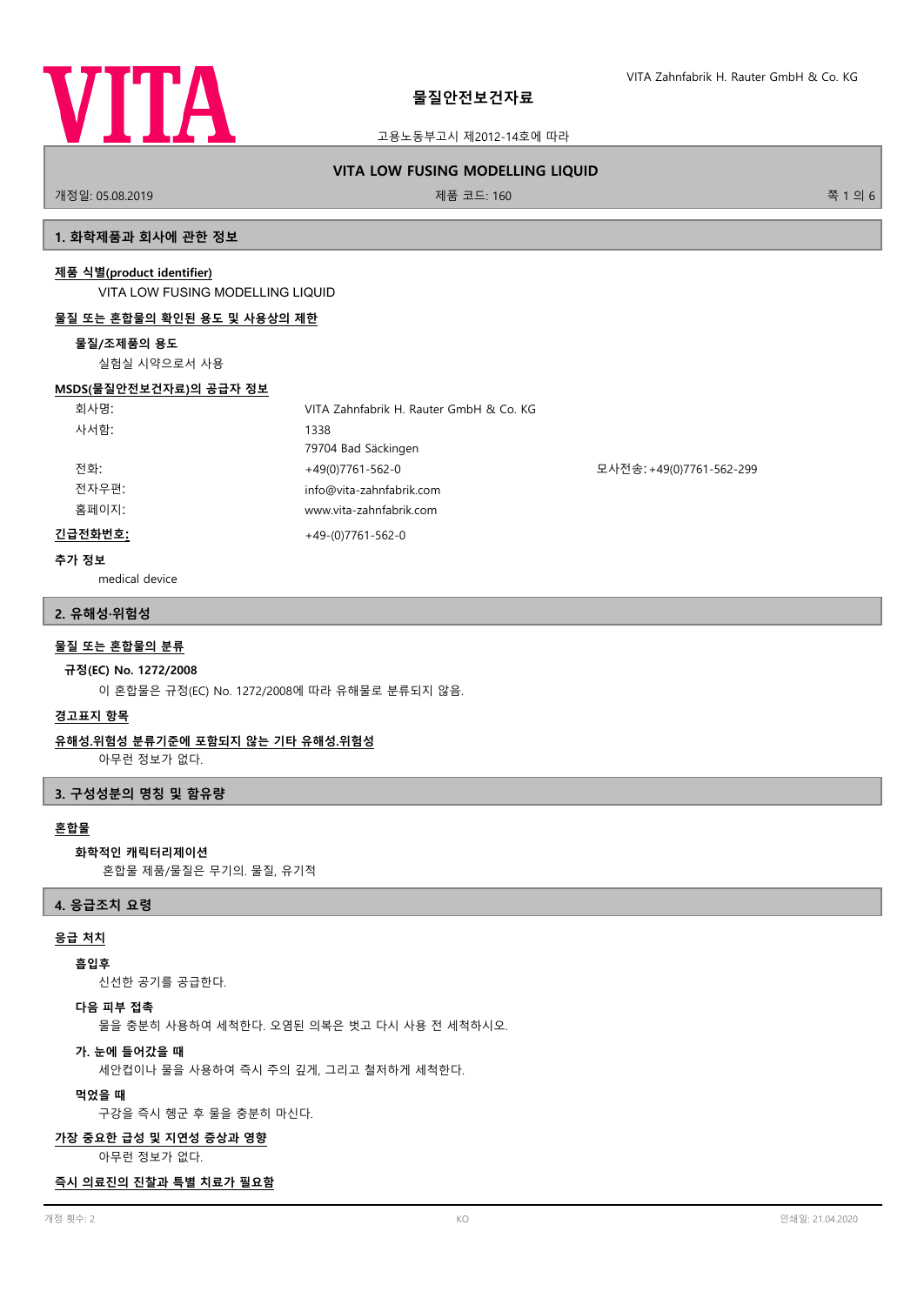

#### 고용노동부고시 제2012-14호에 따라

#### **VITA LOW FUSING MODELLING LIQUID**

.<br>개정일: 05.08.2019 제품 프로그램을 제공하는 것이 제품 코드: 160 % 제품 코드: 160 % 제품 코드: 160 % 제품 기능 기능 기능 기능 기능 기능 기능 및 기능 및 기능 및 기능

증상에 따라 치료하시오.

#### **5. 폭발·화재시 대처방법**

#### **소화제**

#### **적절한 소화물질**

주변 환경에 따라 소화 방법을 선택한다.

#### **물질이나 혼합물로 부터 발생하는 특별한 위험**

비가연성.

#### **소방대원을 위한 정보**

화재 시: 자급식 호흡구를 착용하시오.

#### **6. 누출 사고 시 대처방법**

#### **개인 예방조치, 보호구 및 응급조치**

개인 보호 장비 사용.

#### **환경 보호 조치**

어떤 특별한 환경보호 조치가 필요하지 않다. 오염된 대상과 표면을 환경에 관한 규정을 준수하여 철저하에 세척한다.

#### **정화 및 제거 방법 및 물질**

액체 결합재(모래, 규조토, 산결합제 또는 범용 결합제)를 사용하여 수집한다. 인수한 물질을 폐기물 규정에 따라 처리한다.

#### **다른 항을 참조**

안전 취급: 참조 단락 7 개인 보호구: 참조 단락 8 폐기물 처리: 참조 단락 13

## **7. 취급 및 저장방법**

#### **안전취급요령**

**안전취급 요령**

어떤 특별한 주의 조치가 필요하지 않다.

## **화재와 폭발 예방 조치**

어떤 특별한 화재예방 조치가 필요하지 않다.

#### **피해야 하는 물질 정보를 포함한 안전 저장 조건**

### **보관실 및 용기에 대한 요구 사항**

컨테이너를 단단히 닫는다.

# **공동 창고 시설 관련 참고사항**

어떤 특별한 주의 조치가 필요하지 않다.

## **8. 노출방지 및 개인보호구**

#### **제어 파라메타(control parameters)**

#### **노출 방지**

#### **보호 및 위생 조치**

오염된 의복을 벗으시오. 휴식 전과 업무 후에 손을 씻으시오. 작업장에서는 식사를 하거나 마시거나 흡연 또는 재채기를 하지 않는다.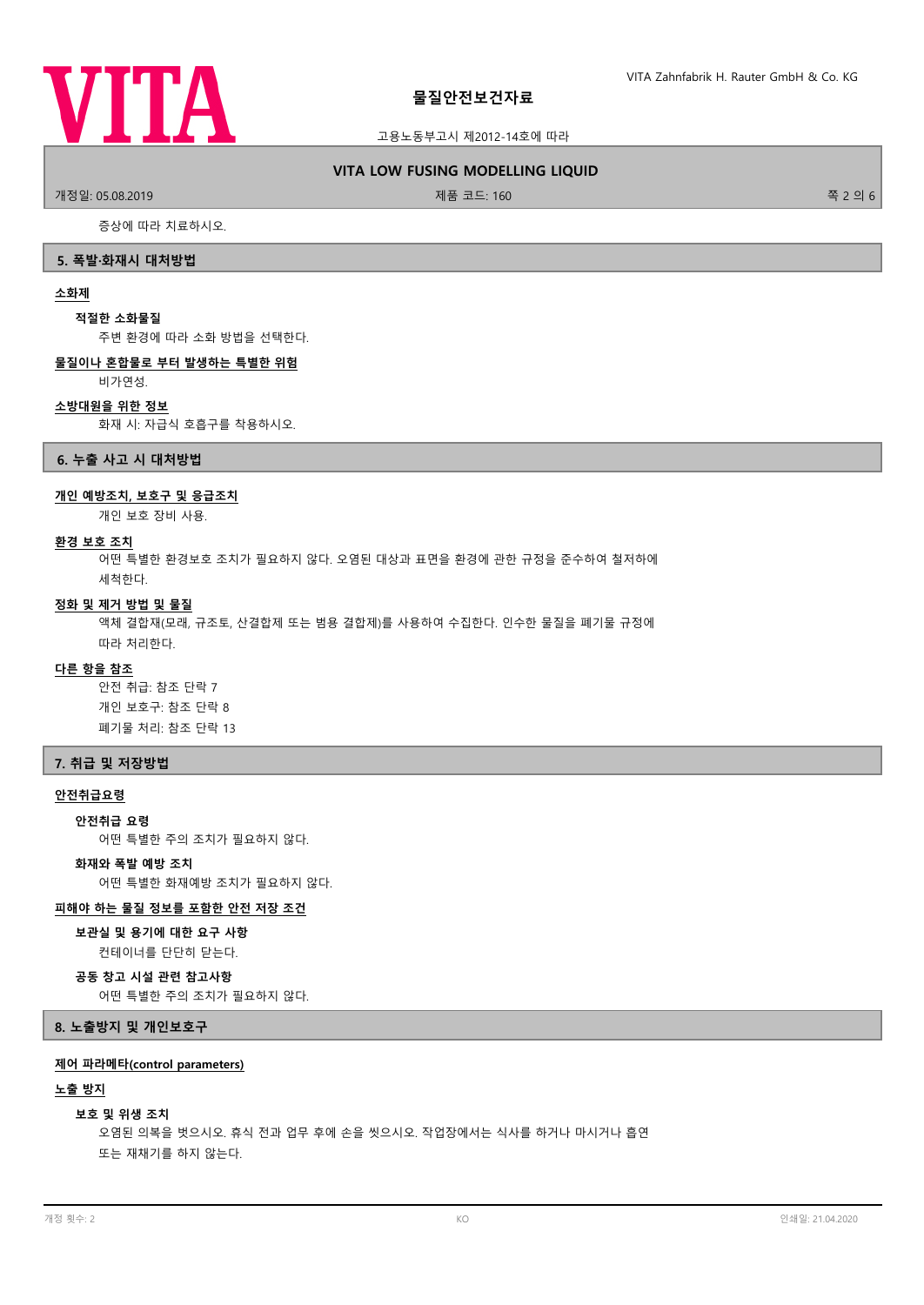

#### 고용노동부고시 제2012-14호에 따라

### **VITA LOW FUSING MODELLING LIQUID**

개정일: 05.08.2019 제품 코드: 160 쪽 3 의 6

## **눈/얼굴 보호**

보안경/안면보호구를을 착용하시오.

#### **손 보호**

화학물질을 취급할 때 CE 마크와 4자리 검사번호가 부착된 내화학성 장갑만을 착용해야 한다. 내화학성 보호장갑은 위험물질의 농도와 양, 그리고 작업장의 상황에 따라 적합한 타입을 선택해야 한다. 특별한 용도로 사용할 경우 위에서 언급한 보호장갑의 내화학성에 대하여 장갑 제조사와 명확하게 논의하는 것이 좋다. 권장 장갑 브랜드 KCL Dermatril P NBR (니트릴 고무)

#### **보호복**

보호의의사용.

#### **호흡기 보호**

환기가 잘 되지 않는 경우 호흡기 보호구를 착용하시오. 중요한 위치에서는 적절한 환기와 함께 부분 배출을 한다. 작업장의 기술적 환기

### **9. 물리화학적 특성**

## **기본적 물리화학적 특성에 대한 정보**

| 응집 상태:<br>색상:            | 무색 |                        |
|--------------------------|----|------------------------|
| 냄새:                      | 무취 |                        |
| pH:                      |    | 5,5                    |
| 상태 변화                    |    |                        |
| 녹는점:                     |    | 확정되지 않음                |
| 초기 끓는점과 끓는점 범위:          |    | 100 °C                 |
| 인화점:                     |    | $\ddot{?}$             |
| 가연성                      |    |                        |
| 고체:                      |    | 해당없음                   |
| 가스:                      |    | 해당없음                   |
| 폭발 속성<br>이 제품은 아니다: 폭발성. |    |                        |
| 하한 폭발 한계:                |    | 확정되지 않음                |
| 폭발 상한 한계:                |    | 확정되지 않음                |
| 자연발화온도                   |    |                        |
| 고체:                      |    | 해당없음                   |
| 가스:                      |    | 해당없음                   |
| 분해 온도:                   |    | 확정되지 않음                |
| 산화 특성<br>비산화성.           |    |                        |
| 증기압:                     |    | $\le$ =1100 hPa        |
| (장소 50 °C)               |    |                        |
| 밀도:                      |    | 1,05 g/cm <sup>3</sup> |
| 수용해도:                    |    | 아니오                    |
| 다른 용제에서 용해도              |    |                        |
| 확정되지 않음                  |    |                        |
| 분배 계수:                   |    | 확정되지 않음                |
| 증기밀도:                    |    | 확정되지 않음                |
|                          |    |                        |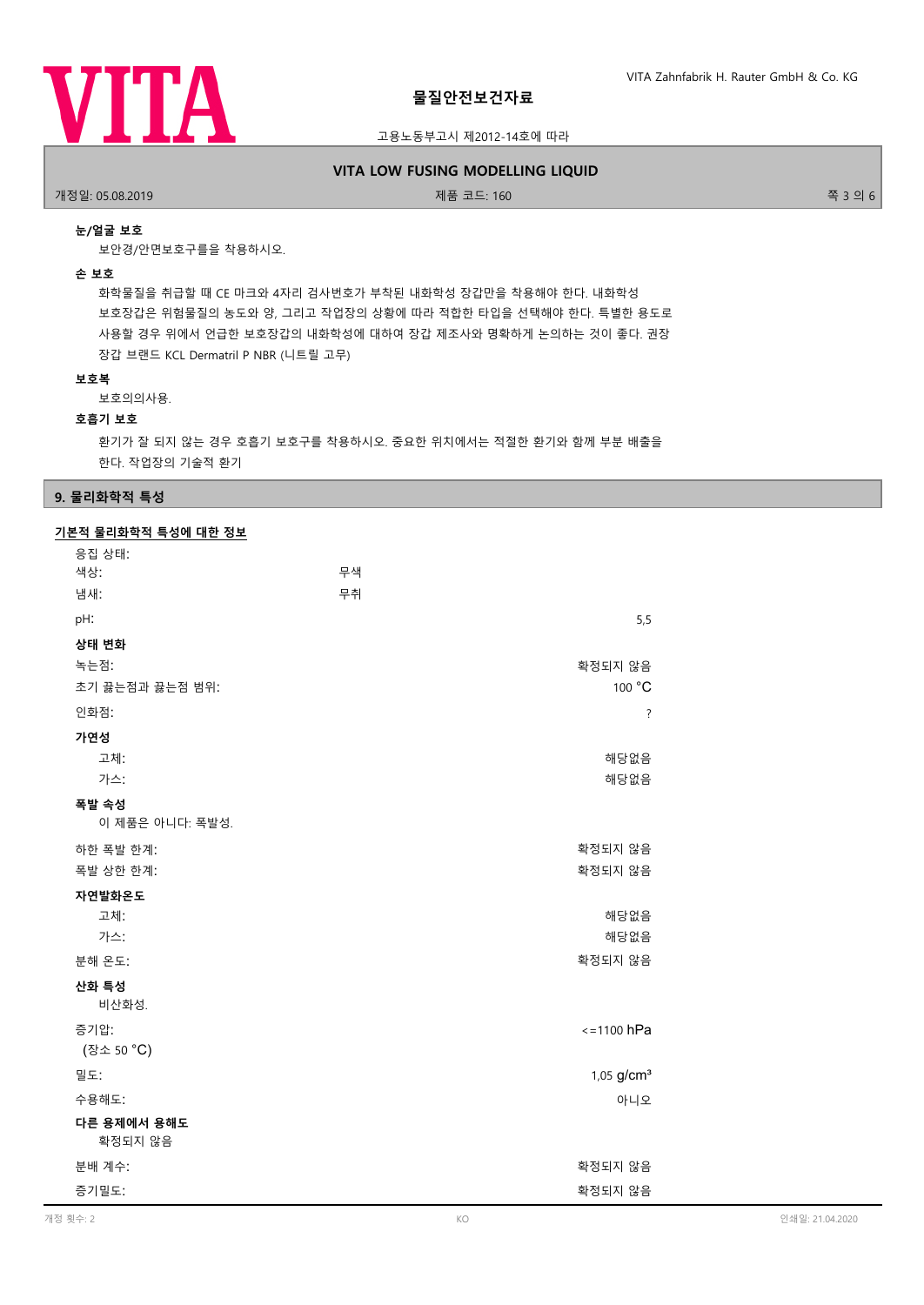

## 고용노동부고시 제2012-14호에 따라

| 개정일: 05.08.2019                                  | <b>VITA LOW FUSING MODELLING LIQUID</b><br>제품 코드: 160      | 쪽 4 의 6         |
|--------------------------------------------------|------------------------------------------------------------|-----------------|
| 증발률:                                             | 확정되지 않음                                                    |                 |
| 그 밖의 참고사항                                        |                                                            |                 |
| 고형 성분 함량:                                        | $\mathbf 0$                                                |                 |
| 10. 안정성 및 반응성                                    |                                                            |                 |
| 반응성                                              |                                                            |                 |
| 규정에 따라 취급 및 저장될 경우, 유해 반응이 없음.                   |                                                            |                 |
| 화학적 안전성<br>본 제품을 통상의 상온에서 저장하면 안정함.              |                                                            |                 |
| 위험한 반응 가능성                                       |                                                            |                 |
| 알려진 유해 반응은 없음.                                   |                                                            |                 |
| 피해야 할 조건                                         |                                                            |                 |
| 없음/없음                                            |                                                            |                 |
| 피해야 할 물질<br>아무런 정보가 없다.                          |                                                            |                 |
| 유해한 분해산물                                         |                                                            |                 |
| 유해분해물은 알려지지 않음.                                  |                                                            |                 |
| 11. 독성에 관한 정보                                    |                                                            |                 |
| 독성학적 영향에 대한 정보                                   |                                                            |                 |
| 급성 독성<br>제공된 데이터에 근거해 분류 기준을 충족하지 않음.            |                                                            |                 |
| 자극 및 부식작용<br>제공된 데이터에 근거해 분류 기준을 충족하지 않음.        |                                                            |                 |
| 민감화 효과<br>제공된 데이터에 근거해 분류 기준을 충족하지 않음.           |                                                            |                 |
| 발암성, 변이원성, 생식 독성<br>제공된 데이터에 근거해 분류 기준을 충족하지 않음. |                                                            |                 |
| STOT-단일 노출<br>제공된 데이터에 근거해 분류 기준을 충족하지 않음.       |                                                            |                 |
| STOT-반복 노출<br>제공된 데이터에 근거해 분류 기준을 충족하지 않음.       |                                                            |                 |
| 흡인 위해성<br>제공된 데이터에 근거해 분류 기준을 충족하지 않음.           |                                                            |                 |
| 테스트에 대한 추가 정보                                    | 이 혼합물은 규정 (EC) No. 1272/2008 [CLP]의 의미에서 위험물질로 분류되어 있지 않다. |                 |
| 12. 환경에 미치는 영향                                   |                                                            |                 |
| 독성                                               |                                                            |                 |
| 이 제품은 아니다: 환경독성.                                 |                                                            |                 |
| <u> 잔류성 및 분해성</u><br>이 제품은 검사를 받지 않은 제품이다.       |                                                            |                 |
| 생물농축성                                            |                                                            |                 |
| 이 제품은 검사를 받지 않은 제품이다.                            |                                                            |                 |
| 개정 횟수: 2                                         | KO                                                         | 인쇄일: 21.04.2020 |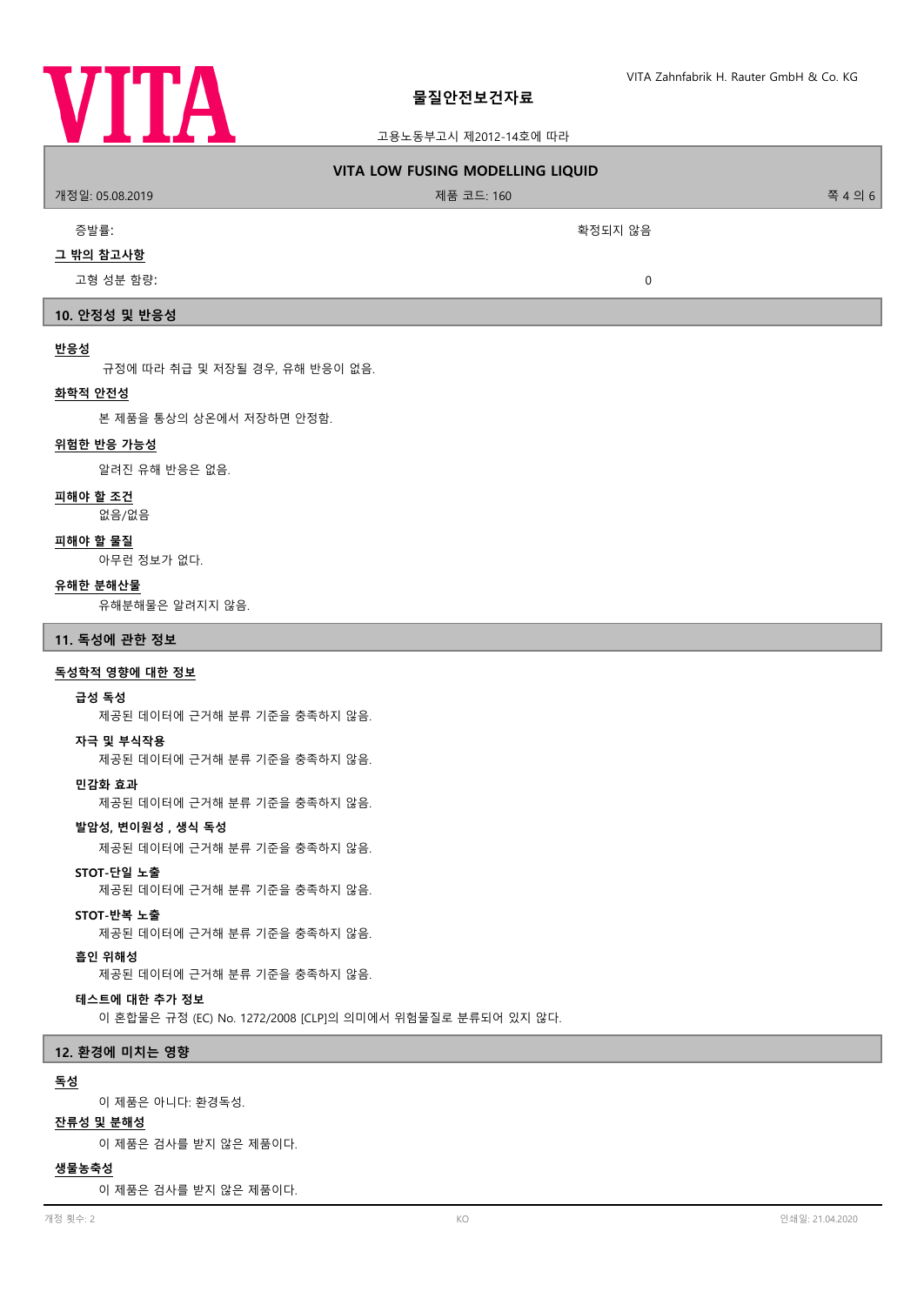

#### 고용노동부고시 제2012-14호에 따라

### **VITA LOW FUSING MODELLING LIQUID**

개정일: 05.08.2019 제품 코드: 160 쪽 5 의 6

#### **토양 이동성**

이 제품은 검사를 받지 않은 제품이다.

## **기타 유해 영향**

아무런 정보가 없다.

#### **추가 정보**

환경으로 배출하지 마시오.

#### **13. 폐기시 주의사항**

### **폐기 방법**

#### **권장사항**

폐기물은 해당 법규에 따라 폐기하시오.

#### **오염된 포장**

물을 충분히 사용하여 세척한다. 완전히 비운 포장재는 재활용할 수 있다.

### **14. 운송에 필요한 정보**

#### **해상 운송 (IMDG)**

| UN-번호:                         | No dangerous good in sense of this transport regulation. |
|--------------------------------|----------------------------------------------------------|
| UN 적정 배송 명칭 <u>:</u>           | No dangerous good in sense of this transport regulation. |
| 운송 위험 등급 <u>:</u>              | No dangerous good in sense of this transport regulation. |
| 용기등급 <u>:</u>                  | No dangerous good in sense of this transport regulation. |
| 항공 운송 (ICAO-TI/IATA-DGR)       |                                                          |
| UN-번호:                         | No dangerous good in sense of this transport regulation. |
| <u>UN 적정 배송 명칭:</u>            | No dangerous good in sense of this transport regulation. |
| <u>운송 위험 등급:</u>               | No dangerous good in sense of this transport regulation. |
| 용기등급:                          | No dangerous good in sense of this transport regulation. |
| 환경 유해성                         |                                                          |
| 환경에 유해함:                       | 아니오                                                      |
| 사용자를 위한 특별 예방조치<br>아무런 정보가 없다. |                                                          |
|                                |                                                          |

# **MARPOL 73/78 Annex II 및 IBC 코드에 따른 벌크(bulk) 운송**

해당없음

## **15. 법적 규제현황**

#### **물질이나 혼합물에 대한 안전, 보건 및 환경 규정/법규**

#### **EU 규정**

**국가 규정**

물 위험 등급(독일): - - - - - - - 수질 오염을 일으키지 않는

## **16. 그 밖의 참고사항**

### **약어 및 두문자어**

ADR: Accord européen sur le transport des marchandises dangereuses par Route (European Agreement concerning the International Carriage of Dangerous Goods by Road) IMDG: International Maritime Code for Dangerous Goods